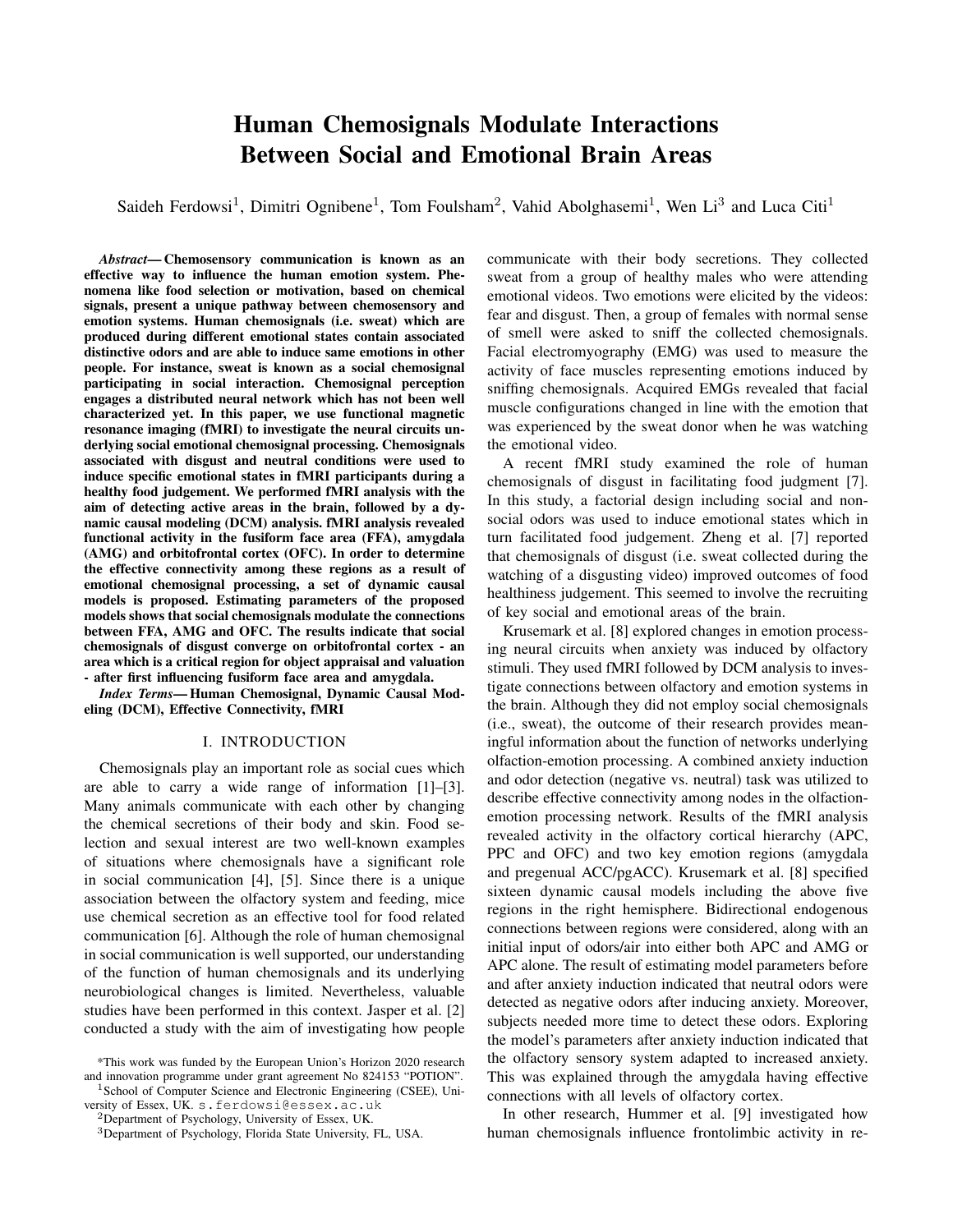sponse to emotional stimuli. The main aim was to investigate the neural network underlying chemosignal impact when subjects attend to emotional stimuli. Hummer et al. [9] used dynamic causal modelling to characterize how human chemosignals change connections within this network during perception of emotional images. They repeated their experiments in the presence and absence of human chemosignals. The specified dynamic model involved primary visual cortex (VC), amygdala, prefrontal cortex (PFC) and orbitofrontal cortex (OFC) for both hemispheres. They considered bidirectional connections between all nodes apart from VC and PFC. Image blocks (i.e. visual stimuli) stimulated VC which was connected to the amygdala. The emotion of the image acted to modulate the connection between VC and the Amygdala. Their findings showed that, in the presence of chemosignals, emotional images decrease the input from VC to amygdala, leading to increased activity in OFC and PFC. On the other hand, chemosignals enhanced activity in the areas allocated to attentional resources and emotional information processing by modifying amygdala connectivity.

To the best of our knowledge, Hummer et al. [9] is the only study which has examined the role of chemosignals in modulating effective connectivity in neural networks when an emotion processing task is undertaken. However, they did not focus on the direct neural influence of smelling chemosignals. Therefore, in order to investigate how socialemotional signals directly influence brain activity and connectivity during healthy food judgement, we conducted a DCM study of the fMRI dataset recorded by Zheng et al. [7]. Their finding showed that human chemosignals of disgust outperform visual signals in helping people distinguish between healthy and unhealthy foods. So, a connectivity analysis for this dataset can reveal important information about the brain mechanisms involved in social emotional interaction.

In the next section, details of the fMRI data used in this study is provided. This data was previously described and reported by Zheng et al. [7], and for full details the reader should consult this work. Information about the procedure that we have used to analyse data and implement effective connectivity is provided in section II. Section III presents the experimental results and section IV concludes the paper.

### II. MATERIAL AND METHODS

## *A. Subjects*

Eighteen healthy female participants took part in this study. The reason for recruiting females was that, on average, they have higher sensitivity to sweat chemosignals than men [10]. Exclusion criteria included abnormal olfaction, abnormal vision, nasal infections, allergies and neuropsychological problems. Subjects were asked to avoid consuming food with a strong smell or flavor within thirty minutes of the experiment. All participants gave written informed consent that was approved by the University of Wisconsin Institutional Review Board. Data of two subjects who could not perform the task were removed from the dataset. Further details can be found in [7].



Fig. 1. Experimental Paradigm. (A) Stimuli for the eight experimental conditions. Primary olfactory stimuli were synthetic odors with the given composition, see [7] for more details. (B) One example trial. Note: For privacy and copyright concern the actual face and donut images have not shown here. [7]

#### *B. Stimuli*

A factorial experimental design including two emotions (disgust and neutral)  $\times$  two sources (social and primary)  $\times$  two modalities (visual and olfactory) was employed as stimulation to help subjects discriminate healthy and unhealthy foods. Social olfactory stimuli (sweat) were collected from fourteen healthy heterosexual Caucasian males<sup>1</sup> who provided informed consent similar to the female participants. All sweat donors were non-smokers who had been asked to avoid odorous food, alcohol, deodorants, scented products, strenuous activity and sexual activity [2], [10]. In order to induce emotions, sweat donors watched video clips containing disgusting and neutral scenes. Primary (non-social) olfactory stimuli were synthetic chemical odors which have been used to induce disgust and neutral emotions. Face images representing neutral or disgust emotions were used as social visual stimuli. Animal images such as cockroaches and bugs were used as disgusting primary visual stimuli. In contrast, bird and fish images were used as neutral primary visual stimuli. As mentioned earlier, in this study social and primary stimuli were employed to induce disgust and as a consequence influence food healthiness judgement. Therefore, a set of food images including healthy foods (apple, juice and multigrain bread) and unhealthy foods (donuts, cakes and cookies) were selected from the Object Categories Set [12]. Figure 1 illustrates the experimental design. The paradigm consists of eight experimental conditions and one control

<sup>&</sup>lt;sup>1</sup>The authors of [7] took the conventional approach in human chemosensory research by recruiting female subjects and male donors in the study. While we understand this inclusion criteria serves to reduce the variance in the sample and increase the chance to detect subtle social chemosignaling, we also acknowledge the important problem of bias in scientific research, which has long been recognised [11]. For this reason, any results will need to be reproduced on a more diverse population to assess their external validity.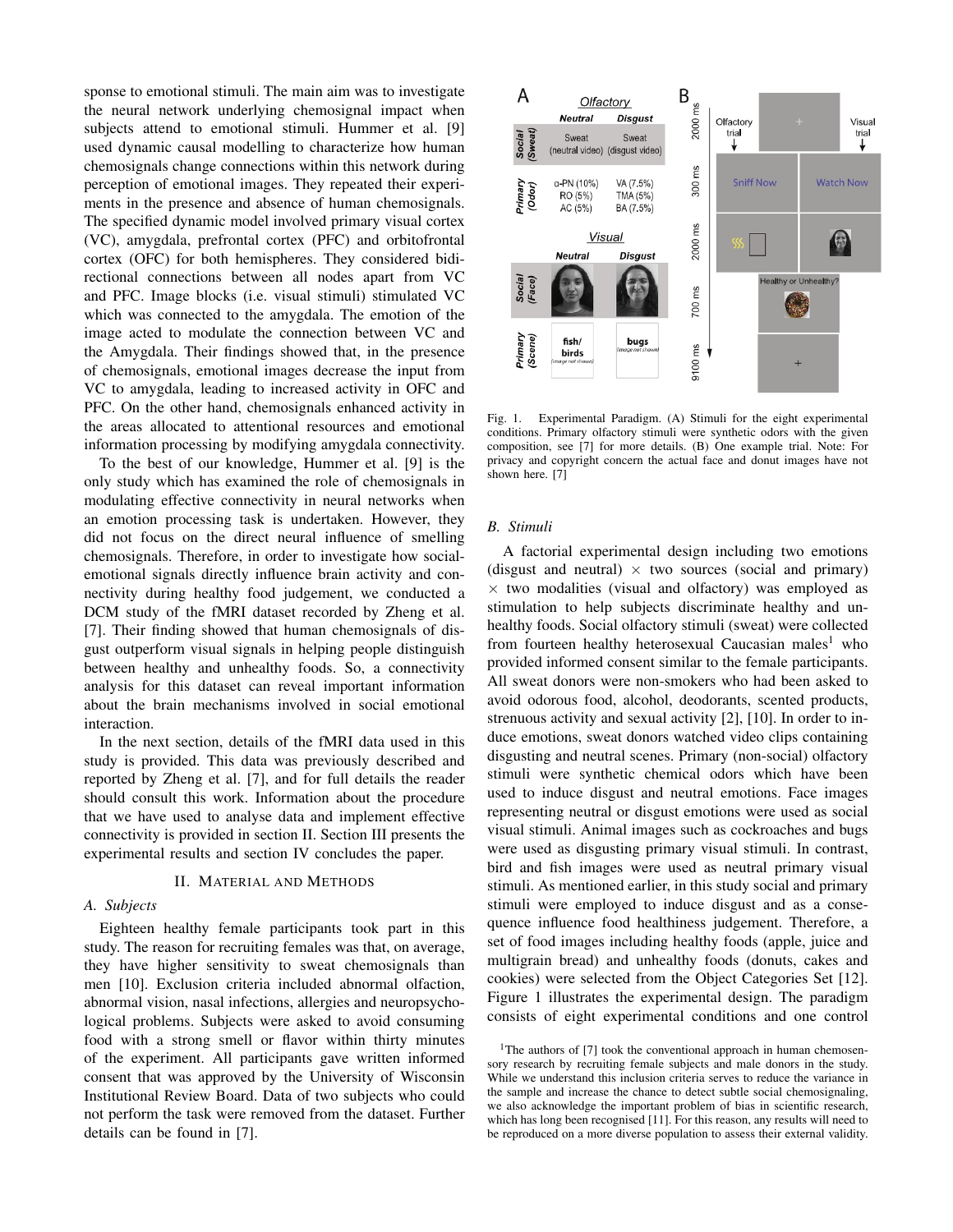condition. To note, each experimental condition includes 12 trials. Participants performed a food judgement task at the end of each trial. A grey fixation crosshair was presented for 2000ms when each trial started. In olfactory trials, the cue "Sniff Now" was shown on the screen for 300ms followed by a sweat or odor delivery for 2000ms. The screen remained blank during the delivery of olfactory stimuli. In visual trials, the cue "Watch Now" was shown on the screen followed by a face or animal image for 2000ms. After stimulus delivery, a food picture was presented on the screen for 700ms and subjects were asked to make a two alternative forced choice ("healthy" or "unhealthy") using a button box. The ninth condition is control condition which delivered clean air to subjects. The order of stimulus was pseudo-randomized to have repetitive conditions over trials. More details about the stimuli can be found in [7].

## *C. fMRI acquisition and analysis*

fMRI images were acquired using a 3T GE MR750 MRI scanner by eight channel head coil with sagittal acquisition. For each run of each participant, 655 volumes were scanned, each one containing 48 slices. Pulse sequence parameters were TR/TE=2350/20ms; flip angle=60°; slice thickness: 2mm, in-plane resolution/voxel size:  $1.72 \times 1.72$ mm and matrix size:  $128 \times 128$ . A high resolution structural image was also scanned. The first six volumes were discarded to stabilize longitudinal magnetization. Moreover, field map data including phase and magnitude images were acquired using a gradient echo sequence to correct EPI distortion resulted from field inhomogeneity. Short and long TE for this sequence were 7ms and 10ms, respectively. The total readout time was 17.92ms and the blip direction was −1.

What follows presents details of the secondary fMRI analysis that has been performed in the present study. All the analysis, comprising fMRI preprocessing, blood oxygenation level dependent (BOLD) detection, fMRI group analysis and effective connectivity analysis was executed using the SPM12 toolbox [13]. We began by replicating the standard fMRI analysis of [7]. The first step consisted of standard fMRI preprocessing. Our preprocessing pipeline included slice time correction, movement correction, field map correction, co-registration with structural scans, normalization and smoothing. In the first stage of preprocessing, slice time correction was performed with reference to the middle slice. It should be noted that the slice order of each recorded volume was top-down interleaved. In the movement correction stage, fMRI volumes were spatially realigned to the first volume of the session. Then, field map correction was applied to realigned volumes for reducing distortions resulting from magnetic field inhomogeneity. In this study, spatial normalization and smoothing was performed with the Difeomorphic Anatomical Registration Trough Exponentiated Lie algebra (DARTEL) package implemented in SPM12. Smoothing was performed using a 6mm full-width half maximum Gaussian kernel. After preprocessing, the number of slices and voxel size were changed to 91 slices and  $2 \times 2 \times 2$ mm<sup>3</sup>, respectively.

In the second step, we conducted first level analysis to

detect the BOLD signal. A general linear model (GLM) comprising of 9 onset vectors including 8 experimental conditions and the clean air control condition was specified for each participant. Onset vectors were coded as delta functions and convolved with canonical hemodynamic response function (HRF) with temporal and dispersion derivatives to generate event-related regressors for fMRI analysis. Six movement-related vectors estimated during spatial realignment were also included in the model as nuisance regressors to consider motion-related variance. After designing the model, the parameters ( $\beta$  values) associated with each predefined regressor were estimated.

In the third step of the fMRI analysis, the estimated parameters were submitted to one-sample t-tests, resulting in second-level analysis. Based on the previous results by Zheng et al. [7], we focused on amygdala, orbitofrontal cortex and fusiform face area (FFA) as regions of interest (ROIs). For this purpose a set of anatomical masks were defined based on Neurosynth meta analysis maps [14]. We used the MarsBaR toolbox [15] to generate these anatomical masks by defining a 8mm sphere around the peak voxels reported in Neurosynth meta analysis maps. The main focus of this work is on the neural processing associated with social emotional signals. Therefore the contrast "Disgust Sweat − Neutral Sweat" was considered for further analysis. In second-level analysis, the effects of interest that reach a heuristic threshold (i.e.  $p < 0.001$ , 10 voxel extent) are corrected for multiple comparisons across small volumes of interest (SVC;  $p < 0.05$ FWE) based on the predefined anatomical masks. The results of this analysis is reported in section III(A). The BOLD signals which were estimated in regions of interest were then used to investigate effective connectivity between the social and emotional areas of the brain. In the next section, details of the DCM technique employed to explore effective connectivity will be given.

## *D. Dynamic Causal Modeling*

Dynamic causal modeling is a Bayesian framework predominantly used for inferring effective connectivity between brain regions [16]. DCM considers the brain to be a deterministic dynamic system (i.e. a neural network). Experimental stimuli (i.e. inputs) lead to changes in neural activity and as a consequence perturb the state of this system. DCM models variations of brain states based on the inputs and measured brain activities. In particular, DCM estimates a set of parameters including intrinsic, driving and modulatory parameters. Intrinsic parameters characterise effective connectivity between active brain regions. Effective connectivity refers to direct causal influences among neural populations in the network. Driving parameters refer to direct influence of inputs to change activity in the brain regions. Modulatory parameters characterise changes in the activity of neural states resulting from experimental input manipulation.

In order to start a DCM process, neural populations are selected between those active in the task-based fMRI analyses of interest. These areas form the nodes of network models of interacting neural populations. Figure 2 represents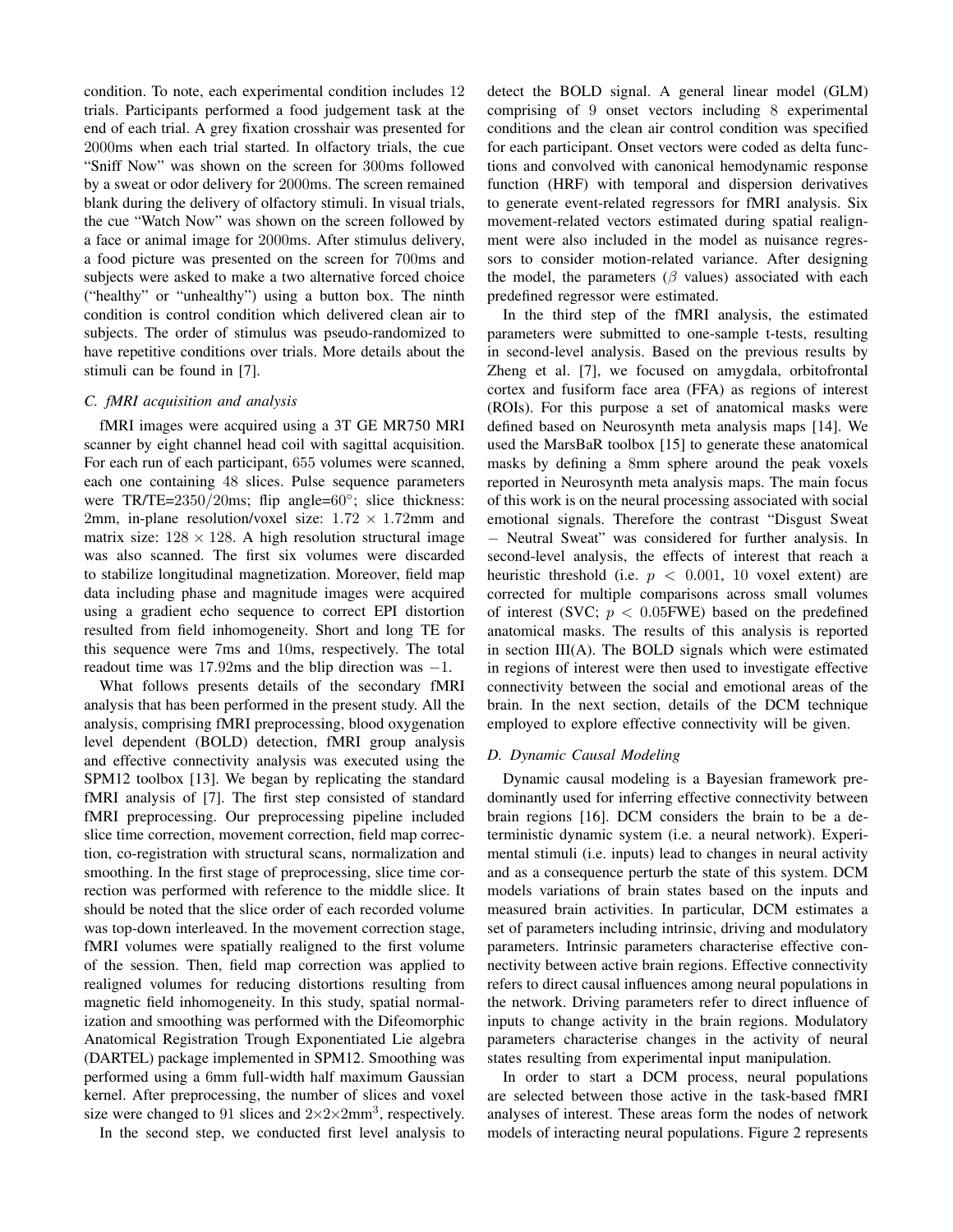

Fig. 2. Illustration of the concept underlying dynamic causal modeling. In our study,  $z_1$ ,  $z_2$  and  $z_3$  are FFA, Amg and OFC respectively and  $u_1$  and  $u_2$  are driving and modulatory inputs respectively.

a general schematic illustration of causal dynamic model considered in this study. Nodes  $z_1, z_2$  and  $z_3$  represent FFA, Amg and OFC respectively. In principle, the intrinsic connections among these nodes which transfer influence of activity from one node to connected nodes could be bidirectional, one-directional, or null.  $u_1$  is driving input which can have direct influence on single, multiple, or no node(s). And  $u_2$  is the modulatory input that is either nonexistent or able to modulate one or multiple nodes. It should be noted that the mentioned nodes are outputs of the dynamic network and produce observed brain signals which are BOLD signals here. Different combinations of intrinsic, driving and modulatory connections lead to generating different dynamic models. After specifying dynamic models, parametrized differential equations describe the interaction and neuronal dynamics of the network models. Then, taking into account prior beliefs about the value the parameter can assume and using the observed data, BOLD time series in this case, the posterior distribution for each unknown parameter is estimated for each model using Bayesian optimization. Finally, Bayesian model comparison is performed to select the model that explains the data most accurately and has the fewest parameters.

Figure 3 presents our proposed dynamic models which were evaluated at the level of each subject. As can be seen, the specified models use bidirectional endogenous connections between all active regions during social-emotional olfactory processing. In general, based on figure 2 there are a large number of possible models with different combinations of active areas and inputs. We tested different configurations where the valence of social chemosignal directly affected the different areas involved. However, the obtained results were not consistent. Hence, following the literature [1], [7], we only report models that emphasize the role of the FFA in perceiving social chemosignals. Parameter estimation was then performed for each specified model and for each participant. In the last step, model comparison was implemented using random-effect (RFX) Bayesian model selection in SPM12 to find the best optimal model [17]. We computed exceedance



Fig. 3. Model specification for DCM analysis. A set of three regions DCM model with bidirectional intrinsic connections between all active regions with driving and modulatory inputs.

and posterior probability to find the best model. Exceedance probability of a given model refers to the probability that the model is more likely to be valid than any other examined model for the given data.

#### III. RESULTS

## *A. BOLD Detection*

Results of the group-level analysis of fMRI data are provided in this section. As mentioned, the main aim of this study is to examine networks involved in social and emotion processing. Therefore, the contrast image of brain activation based on "disgust sweat − neutral sweat" was estimated to determine the BOLD response to social chemosignals. Then, single subject contrasts were entered into a one-sample t-test resulting in a group level statistical parametric map of the T statistic. Sagittal, coronal and transversal views of detected active areas from this fMRI group analysis are shown in Figure 4. Consistent with previous literature, significant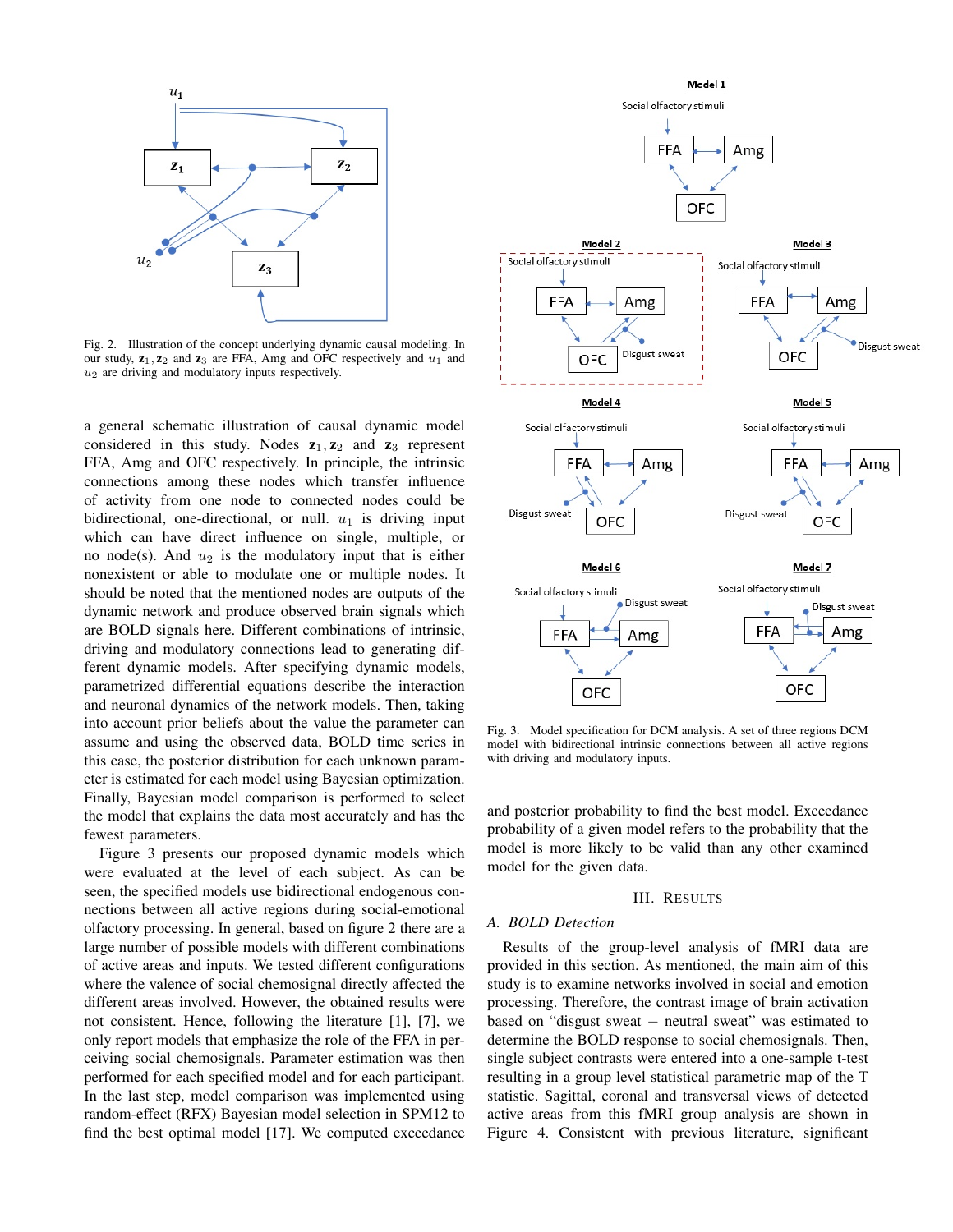

(c)

Fig. 4. Estimated BOLD response for social emotional olfactory processing. Group statistical parametric maps are superimposed on the group mean structural image. (a) FFA, (b) OFC and (c) AMG

responses were observed in the right FFA, right amygdala and right OFC. Table I presents more details, including the coordinates, the Z-score and the number of active voxels of each extracted BOLD signal. Active voxels are overlaid on the high resolution structural image of the figure. Our examined contrast between disgust and neutral sweat revealed that the brain will engage the FFA. This is in contrast to a primary olfactory processing task which would be expected to involve primary and higher order olfactory cortices and emotional networks (i.e. PPC, OFC and Amygdala). The FFA is a face processing area in the brain which is mainly responsive during facial recognition tasks. It is remarkable that this area is also engaged during human chemosignal processing, even though in the olfactory conditions no face stimuli were presented. We propose that this region is active because human chemosignals communicate social information in a similar way to faces. This implies that the FFA participates in social perception in an amodal manner. Moreover, as can be seen from the results presented in Table I, disgust sweat also selectively activates the Amygdala and OFC. In general,

#### TABLE I

COORDINATE, Z SCORE AND NUMBER OF ACTIVE VOXELS OF BRAIN RESPONSE TO SOCIAL CHEMOSIGNALS.

| Region                      | Talairach Coordinates |      | Cluster Size |
|-----------------------------|-----------------------|------|--------------|
| Fusiform Face Area          | $(44, -44, -28)$      | 2.60 | 105          |
| <b>Orbitofrontal Cortex</b> | $(30, 38, -18)$       | 2.38 |              |
| Amygdala                    | $(26.0 - 28)$         | 2.81 |              |

we were able to replicate the analysis of Zheng at al. [7] on the same data and we now move on to our most novel contribution which examines effective connectivity within this neural network.

## *B. Effective Connectivity Analysis*

The main aim of this research is to explore the effective connectivity between nodes of the neural network underpinning social-emotional processing. For this purpose, a subset of possible dynamic causal models which are shown in figure 2 were specified. Seven proposed dynamic models shown in figure 3 were specified using the time series of detected active areas for each subject. Then, parameters of these models were estimated. In the final stage, Bayesian model averaging (BMA) across all subjects and all models was implemented. Figure 5 represents results of Bayesian model averaging for specified models. The results of BMA averaging showed that model number 2 outperforms other models in terms of higher expected probability (0.2) and higher exceedance probability (0.26). This model contains a driving input from the social olfactory stimuli and bidirectional connections between the key regions of interest. Most importantly, it is distinguished by chemosignal modulation of the connection from Amygdala to OFC. Averaged intrinsic and input (includes driving and modulatory) parameters over all subjects for this model are presented in Table II and Table



Fig. 5. Expected probability and exceedance probability for specified models.